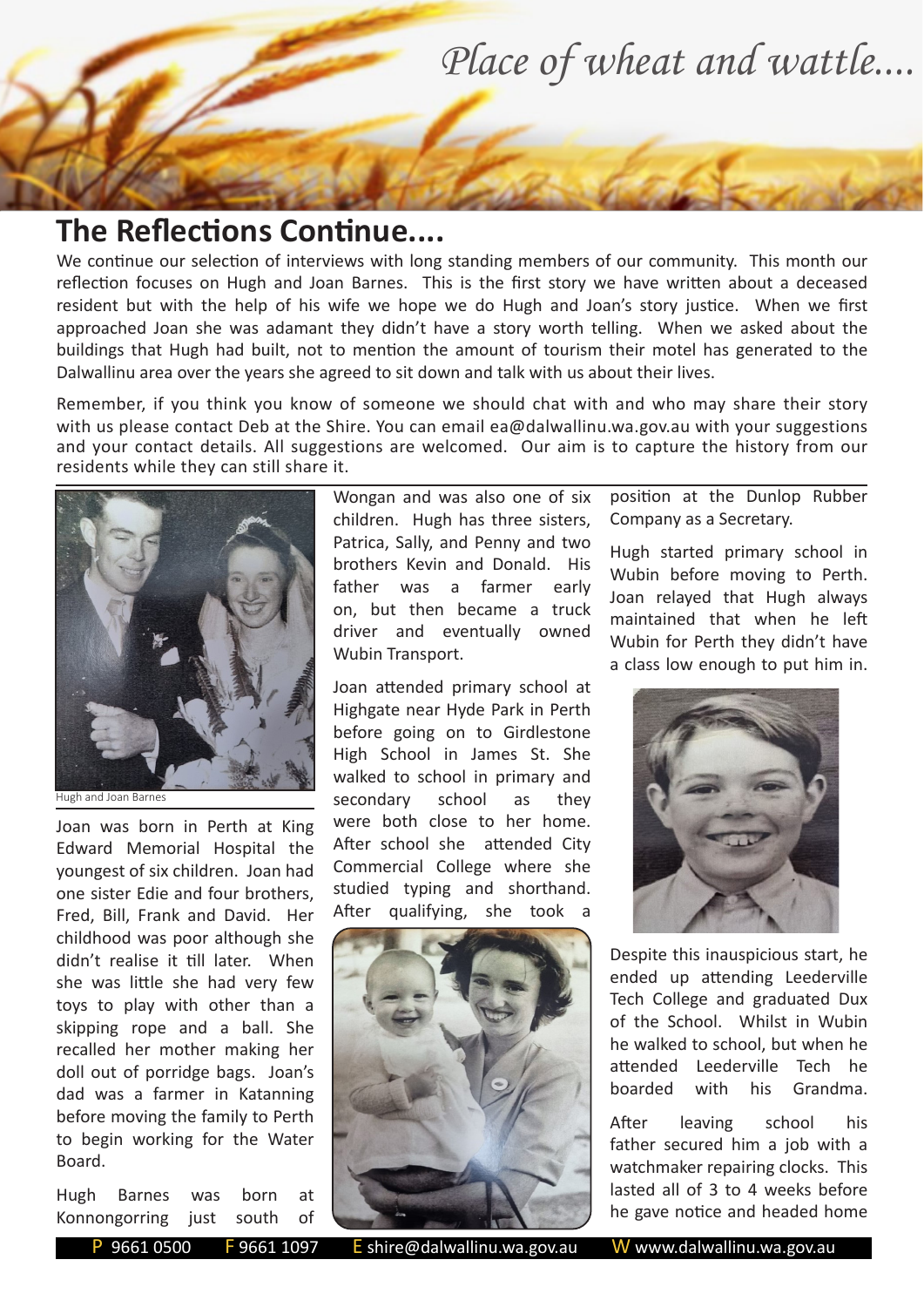## *Place of wheat and wattle....*

to Wubin to drive trucks. Over his lifetime he did a wide variety of jobs including truck driving, building, farming and pegging land for Mining companies. He also took up several hobbies which included panning and sluicing for gold, and then metal detecting.

During the war years many city children from Perth were evacuated to the country under the threat of a Japanese invasion. Joan and her brother David were evacuated to Dalwallinu. Joan lived with Jack and Eva Harris and had correspondence lessons whilst David was fostered at the Harris homestead with Joyce and Grandma Harris. They lived in Dalwallinu for over a year before they were allowed to return home to Perth.

After working in Perth for several years, Joan had even managed to travel interstate for a few months holiday. It was after she returned from the eastern states that her brother Fred enticed her to move to Wubin and work for him at the Wubin Trading Company. It was here that Joan and Hugh's paths crossed for the first time. They were only engaged for twelve months before marrying and settling down together in Wubin. They enjoyed attending the dances that were held and this was something Joan in particular missed when the dances stopped.

Hugh had started to build them a home, although for the first few years it consisted of only two rooms. There wasn't a

bathroom in their house so they had to go to Hugh's mother's house for bathing and washing their clothes. At this time there was no running water or electricity in Wubin.

Eventually in 1963 the family moved to Dalwallinu. Hugh left Wubin Transport and started a building company on his own. He built many local buildings including the Wubin Town Hall and the old Wubin Sports Club and repaired many of the buildings in the area including Dalwallinu Town Hall. His most prominent building remains the Wheatland Motel which continues to operate at full capacity today.

Hugh had a vision to build a supermarket in town with an underground carpark, but when bureaucracy got in the way he changed his mind and focused on the motel complex. During the time of building the motel he was diagnosed with cancer. The couple would travel to Perth for Hugh's treatments and then would return to Dalwallinu to continue with the build. Joan supported him with all his ventures, even though in her words sometimes she thought he was mad.

Together they raised their family in Dalwallinu. All three of their children are involved in farming. Graeme, Alan and Lynette are all farming locally in the Wubin and Buntine area. They have nine grandchildren and eleven

great-grandchildren who bring joy to Joan's life especially since Hugh passed away in 2011.

Hugh and Joan ensured the children also enjoyed annual holidays. The family caravanned and camped at Bremer Bay for many years before eventually buying a house in Jurien Bay which cut down on the travel considerably. In later years Joan and Hugh would spend between four and six weeks prospecting each August and September with a group of their friends. This continued for about twelve years.

Joan had the opportunity to travel to Canada, Alaska and Norfolk Island which she enjoyed immensely, but Hugh would rather head bush to go prospecting. He did manage on a couple of instances to accompany Joan to New Zealand and the eastern states.



Volunteering also formed a large part of this couples lives. Joan worked at Totally Locally for many years, volunteered at Meals on Wheels, helped with the Parents and Citizens, assisted at the Dalwallinu Show as well as